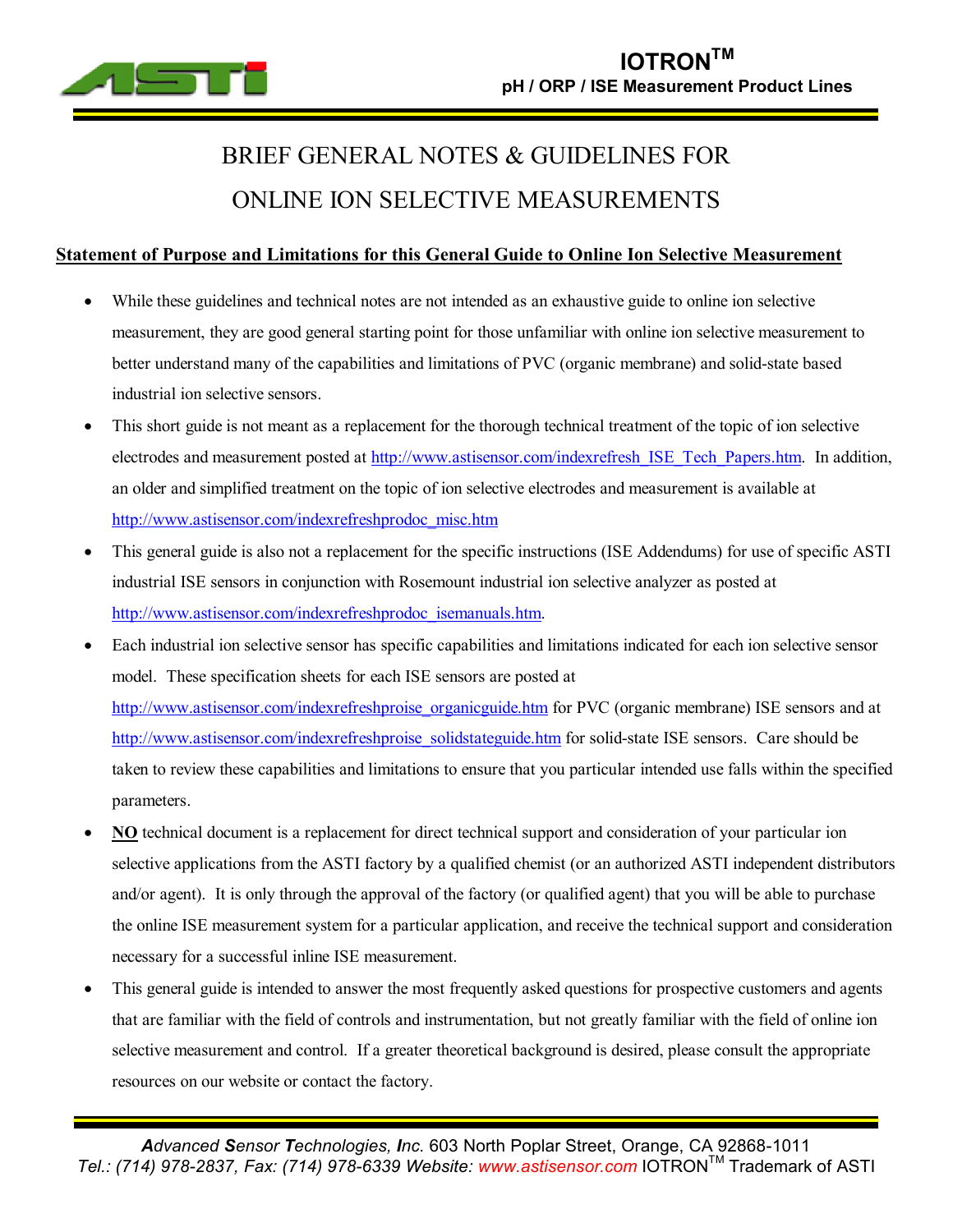

## Goal of this Guide

Once a two-point calibration for slope has been performed with your industrial ISE sensor using suitable calibration standards (following the procedures in the ISE addendum) and the recommended one point offset (grab sample standardize) adjustment is performed, you will be able to monitor the ion activity in accordance with accuracy, precision and performance of any other ion selective measurement system provided by ASTI. This precision meets or exceeds the industry standards for online ion selective analysis as proscribed for online control of ion activity and regulatory compliance.

### Conditioning

The PVC (organic membrane) or solid-state ISE sensors must be sufficiently conditioned to give optimum stability and performance. The PVC (organic membrane) based industrial ion selective sensors have an active sensing element that is an organic ion selective electrode based on plasticized PVC, specialized ion sensitive ligand (ionophore) and some other necessary components for industrial use. All such electrodes containing these organic measuring membranes need conditioning before use allowing the organic system to get in equilibrium with the aqueous solution. This is best performed by soaking the sensor in the lower concentration of calibrating solution for about 16-24 hours. Solid-state ion selective sensing elements also require conditioning time for optimum performance, although satisfactory performance may be gained for many customer's applications in a period shorter than the recommended 16-24 hour period for organic membrane based industrial ISE sensors.

#### Calibration

The calibrating solutions employed should be not more than one decade apart bridging over the anticipated concentration of your sample. If there are any other constituents in the sample to be measured, there need to be additions of these constituents to the calibrating solution to mirror (reflect) the actual sample background. One needs to be careful with such ionic background if there are interfering ions in the sample. Many factors must be taken into account to fabricate an optimal calibration standard. These include but are not limited to the total ionic strength (total concentration all of the ionic species), typical process concentration of interfering ions, dissociation (and activity coefficients) of the salt providing the analyte ion to be measured, and the typical pH. The ASTI factory can readily assist customers and agents to properly choose calibration standard formulations (and preparation procedures) that will provide for suitable calibration standards for their given application.

Once having done this you should establish a procedure for performing the calibration with the industrial analyzer. Rinse the conditioned sensor with the first calibrating solution. This should reduce the overall response time. Once you have established the first calibration point, rinse again the sensor with the second calibration solution. Rinsing with D.I. (or distilled water) will dilute the solution on the surface of the sensor, thus the sensor has to start its potential development process with a much lower concentration and develop a longer response curve (which is exponential in its nature) and response time. Addendums (quick guides) for your given online ion selective measurement are posted at [http://www.astisensor.com/indexrefreshprodoc\\_isemanuals.htm.](http://www.astisensor.com/indexrefreshprodoc_isemanuals.htm) The ISE addendums posted are specific to particular ASTI ISE sensor model(s), and the specific type of Rosemount ISE analyzer.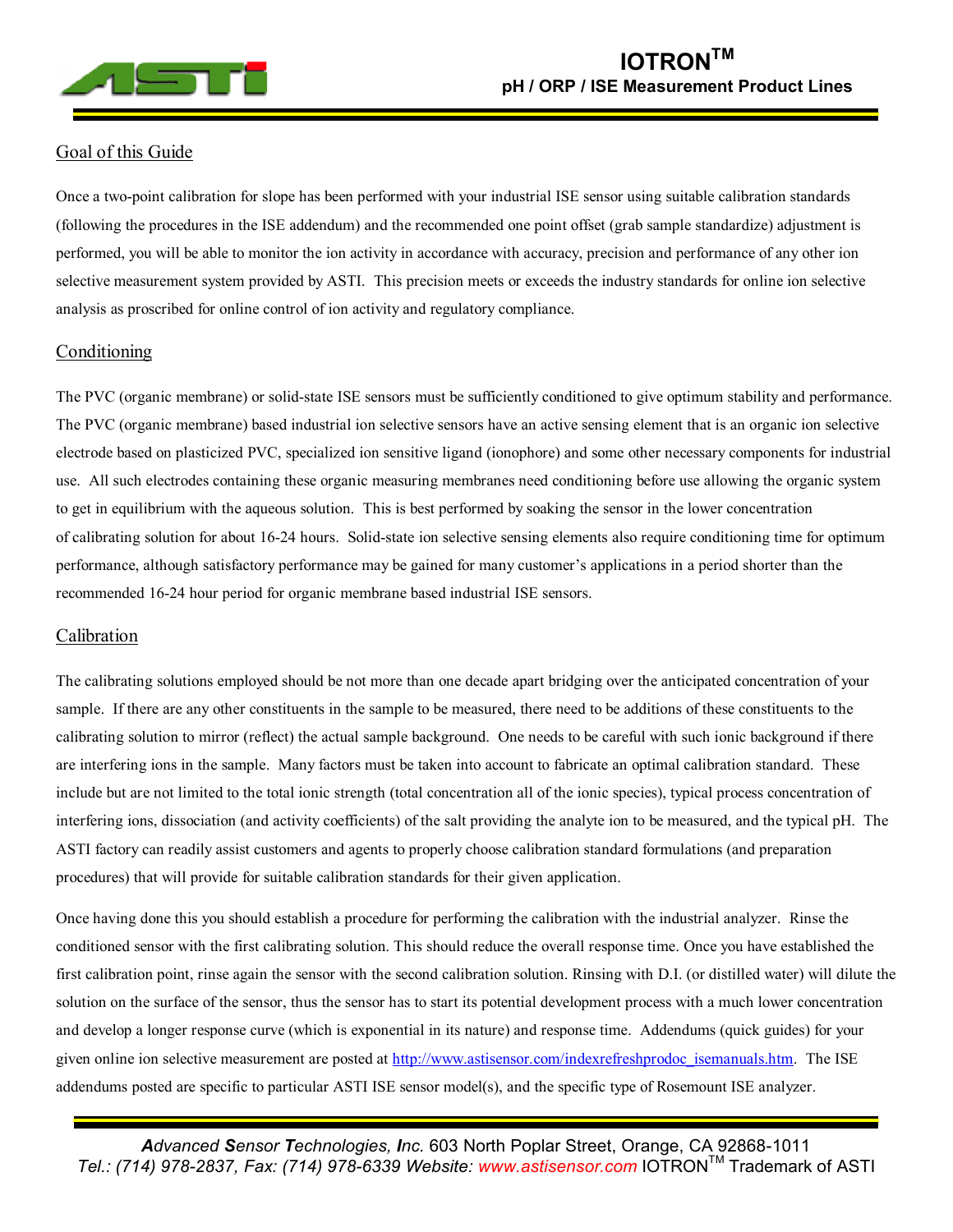

## Temperature Considerations

The reading you obtain either during calibration or measurement are temperature dependent as described in the Nernst equation which is the basis for every potentiometric measurement. There is a built in temperature sensor which is about 1.5 inches (38 mm) from the interface of the sensor to the measured solution in the standard configuration or about 0.5 inches (13 mm) from the interface of the sensor to the measured solution for the ACCU-TEMP option (-X). If there is a temperature difference in the solution the sensor has to become into equilibrium with the solution itself and not the air or other environment. The time for the temperature reading as based upon the resistance of the temperature compensation (TC) element (typically a PT100, PT1000 or Balco 3K element) to agree with the temperature of the measured solution, will depend upon the location of the TC element (standard or ACCU-TEMP) and the rate of the temperature change. This time for equilibration can vary from as little as 1-2 minutes to as much as 30-60 minutes under some conditions. If the temperature is fluctuating or the sensor temperature is not in equilibrium with the solution temperature so will your "reading" even if your analyte ion activity is unchanged.

#### Effect of Temperature Compensation on Online Measurements

The Nernstian defined effect of temperature on an electrochemical measuring systems (for monovalent cations such as  $NH_4^+$  and anions such as F) is 1 mV for every 5° Celsius change in temperature. As the relationship between the activity of any analyte (measured) ion and the mV potential is logarithmic, in practical terms this means that a 1 mV change in potential will alter the concentration reading by at least 4% of any actual value. This 4% (minimum) value assumes that either NO temperature compensation is employed or that there is a 5° Celsius temperature offset between the temperature derived from the TC element and actual temperature. Simply stated, a 5° Celsius discrepancy in temperature measurement will result in changing the reading at least 4% of the actual value, assuming that no other factors are present that would cause a larger error (see points below for details).

- IT SHOULD BE NOTED, HOWEVER, THAT AS ION SELECTIVE SENSOR CAN ONLY MEASURE ACTIVITY RATHER THAN CONCENTRATION. THE TEMPERATURE INDUCED CHANGE IN THE ACTIVITY COEFFICIENT OF THE ANALYTE ION FOR A GIVEN CHEMICAL SYSTEM IS OFTEN **GREATLY** MORE THAN THE 4% CHANGE INDICATED FOR THE UNCOMPENSATED ISE SENSOR.
- THE DIRECTION TEMPERATURE INDUCED ACTIVITY COEFFICIENT CHANGE WILL DIFFER FOR EACH PARTICULAR CHEMICAL SYSTEM AND THUS CANNOT BE MORE GENERALLY PREDICTED.
- · TEMPERATURE INDUCED CHANGES IN ION ACTIVITY CANNOT BE *³COMPENSATED´* IN THE SAME WAY THAT WE ARE ACCUSOMED TO "COMPENSATING" FOR TEMPERATURE IN pH MEASUREMENTS.
- EVEN FOR PH MEASUREMENTS, THE ASSUMPTION THAT ACTIVITY COEFFICIENT OF THE HYDONIUM  $(H<sup>+</sup>$ OR H<sub>3</sub>0<sup>+</sup>) ION DOES NOT SIGNIFICANTLY CHANGE WITH TEMPERATURE CAN PROVE INCORRECT AND CONTRIBUTE TO THE UNCERTAINTY OF THE MEASUREMENT. Information about accuracy and uncertainty in pH measurement can be reviewed in the article as posted at [http://www.astisensor.com/minimizing\\_user\\_errors\\_ph.pdf](http://www.astisensor.com/minimizing_user_errors_ph.pdf)

**Optimum ISE measurement can be accomplished by calibrating the ISE sensor to concentration standards (even tough the ISE sensors only measure ION ACTIVITY) and ensuring that there are stable process and calibration solution temperatures. Measurement may be possible under other circumstances with greater uncertainties produced as a result.**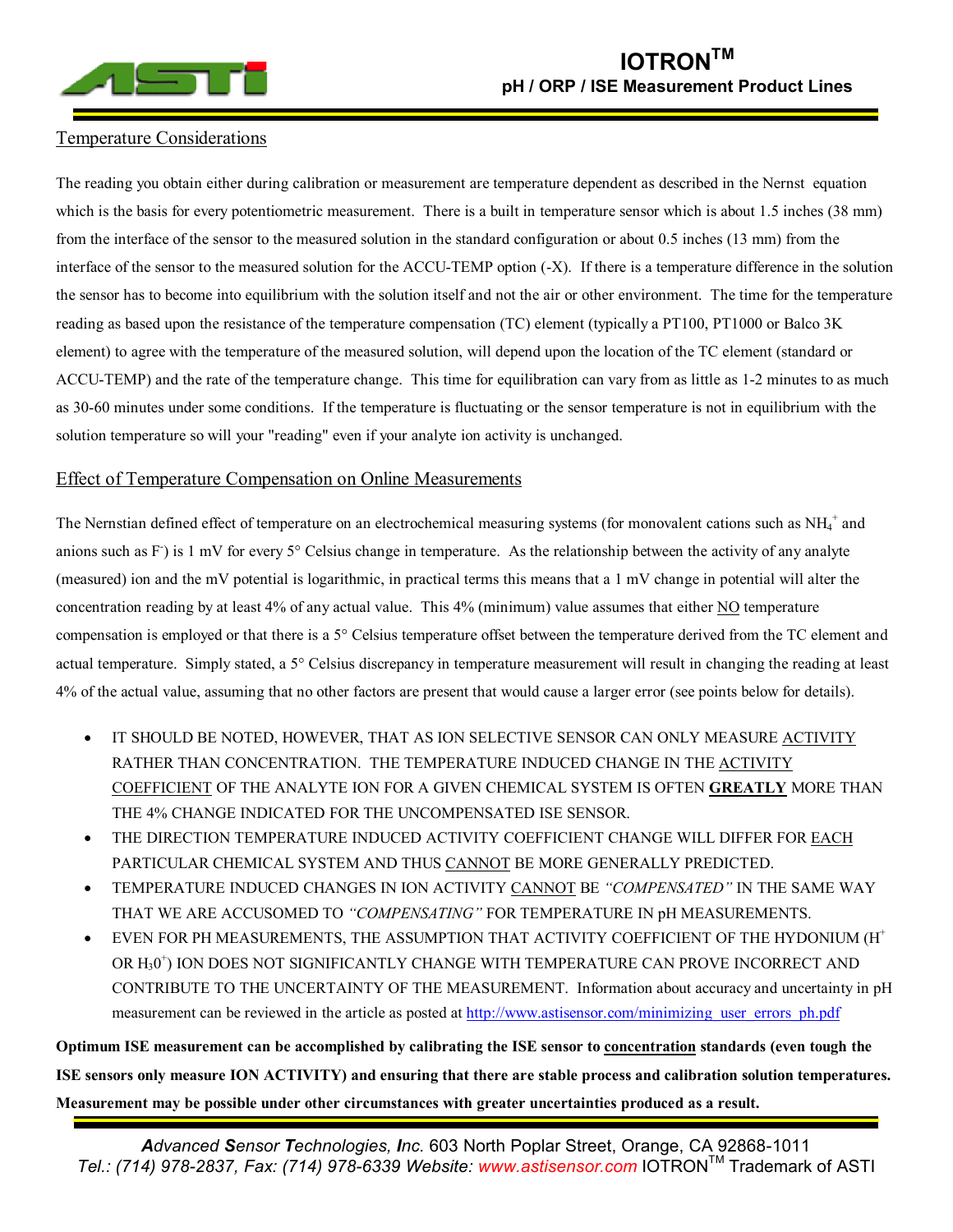

#### Some other Important Considerations

Like most analytical methods the potentiometric electrochemical methods are based on interpolation, bridging the sample concentration with the two point calibrating solutions. The extrapolation method is not acceptable and is not as accurate on any account. Different concentrations may have different ionic strength and activity coefficients which will contribute to the difference between interpolation and extrapolation. The other reason for using interpolation rather than extrapolation is there may be some non linearity of the response taking all the factors in account in which case extrapolation is not as satisfactory an analytical method. In some laboratory ion concentration measuring equipment there is an option to perform multipoint calibrations to increase accuracy of the system. Industrial analyzers (such as the 54e-ISE and 1056-ISE) typically do not provide such an option for a variety of reasons.

#### Uncertainty & Reproducibility in Electrochemical Measurements

The relationship between the activity of any ion and the measured potential is logarithmic, which in practical terms means that one (1) mV change in potential will change the concentration reading at least 4% of any actual value. Potentiometric electrochemical systems are at best defined under laboratory conditions to that degree of uncertainty, but there is often a greater degree of uncertainty in the industrial arena for many reasons. Such optimum laboratory arrangements (with an approximate uncertainty of 4% under ideal conditions) typically require special reference systems, salt bridges, strict temperature control. In addition, measurement of unknown samples is performed immediately after a two-point (or often a multi-point) calibration has been performed for sensitivity. In addition, sample conditioning and various background solutions are often added to the unknown sample to adjust the pH, ionic strength and minimize the difference between the background of the calibration and measured solution. Recalibration between tests as required is not uncommon and there are well established solution and equipment handling procedures in place to further minimize uncertainties.

The goal of reproducibility to within 5% (but no necessarily accuracy in the analytical chemistry use of the term) based upon good process sample and temperature stability is realistic, provided that a reliable laboratory method is available to determine the activity of grab samples for use with the industrial standardize (1-point) offset calibrations. Under ideal process control conditions (very stable process sample and calibration standards with nearly isothermal process and laboratory conditions) ASTI customers performing some ISE measurements have reported reproducibility to with  $+/-0.5$  mV (2%). Less optimum process and thermal stability may yield correspondingly greater amounts of uncertainty and error. The one-point offset calibrations are typically performed while leaving the sensor in service to reduce the heat cycling of the sensor and minimize the amount of time spend waiting for the sensor to obtain thermal and electrochemical equilibrium with the process sample. Significant changes in process sample composition, analyte concentration, pH and/or temperature may make the goal of reproducibility with 5% uncertainty difficult to achieve.